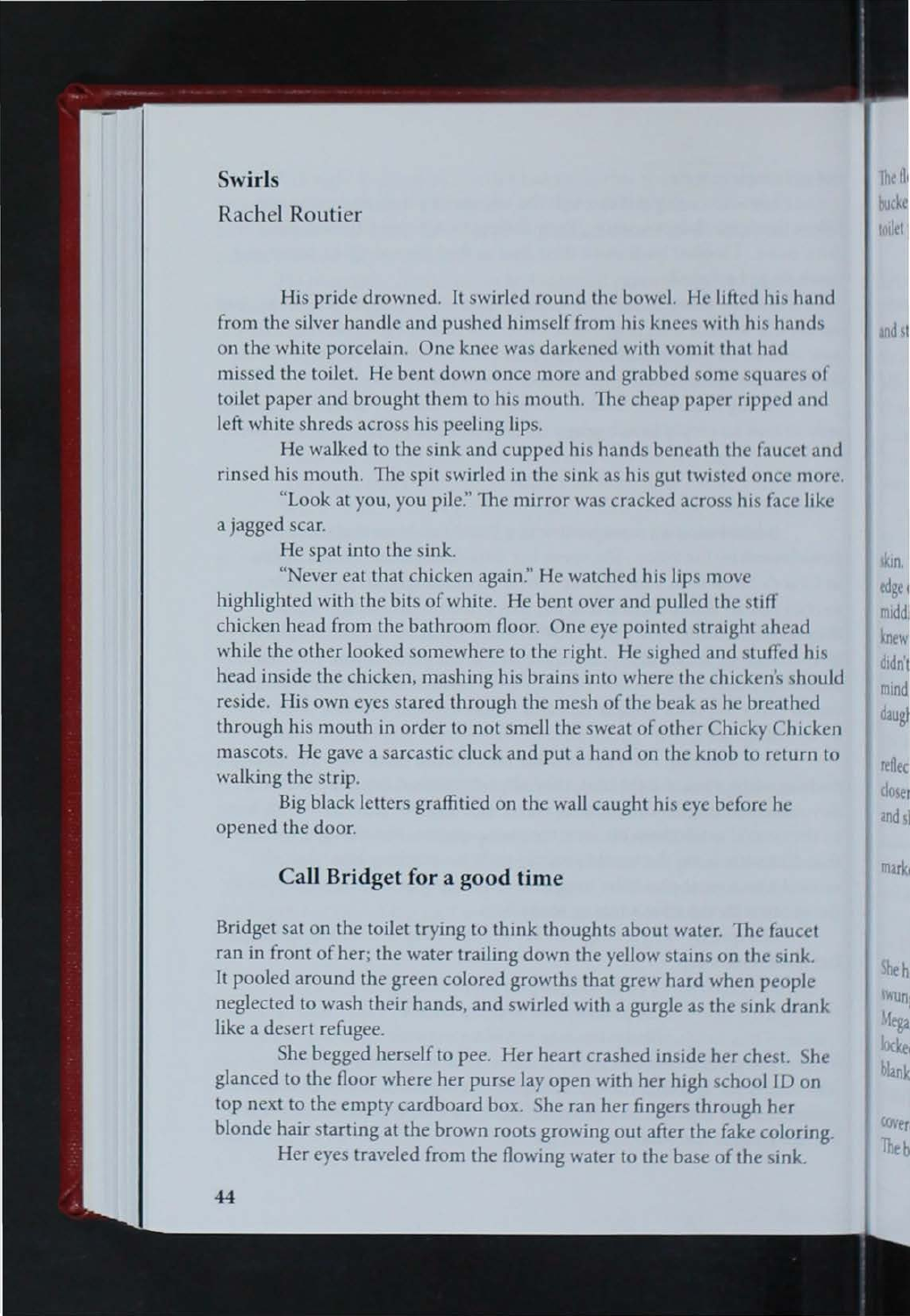The floor tiles looked like someone had thrown a thousand beetles into a bucket, mushed them into bits, and slapped them onto the floor. Pieces of toilet paper and spider corpses decorated the beetle graves.

She slumped her shoulders and achieved her goal.

"Yes." She shrieked in decibels only dogs could hear.

She brought the white stick she had just peed on close to her eyes and stared at the little square.

The faint markings had begun to appear.

Joe walked in. Peed. Spat tobacco juice on the tiled floor. And left without washing his hands.

Christy hovered over the toilet, not willing to let it touch her skin. There was unidentifiable brown liquid with dark particles near the edge of the porcelain base. She flushed as she hummed a song from her middle school's musical, "School House Rock." She had the lead role. She knew from kids' condescending eyes above whispering hands that they didn't think she deserved the part. Her mom, the director, didn't seem to mind her daughter's pleas and stuck her in the lead anyway because "her daughter deserved the best since she was the best."

She looked in the mirror and forced her lips upwards. The light reflected off her braces and she decided on a lip smile instead. She leaned closer to the broken mirror and popped a zit. It oozed onto her fingernails and she smeared the white puss onto a section of the wall.

Her finger stopped short when it hit words written in purple marker.

## **Christy S is a Brown Noser**

She hoisted her baby from one hip to the other, readjusted her feet and swung one hip out to create a makeshift seat for Evie. Evie squeaked. And Megan laughed. She began to hum a mindless tune to placate Evie as she locked the bathroom door. The lock snicked shut and she maneuvered a blanket decorated in yellow ducks on top of the dingy, green counter.

Evie lay on her back and kicked her feet in the air. Her mother had covered her hairless head with a pink headband, the bow turned off center. The band slipped up as her diaper was changed.

Once done, Megan touched Evie's nose with her fingertip and Evie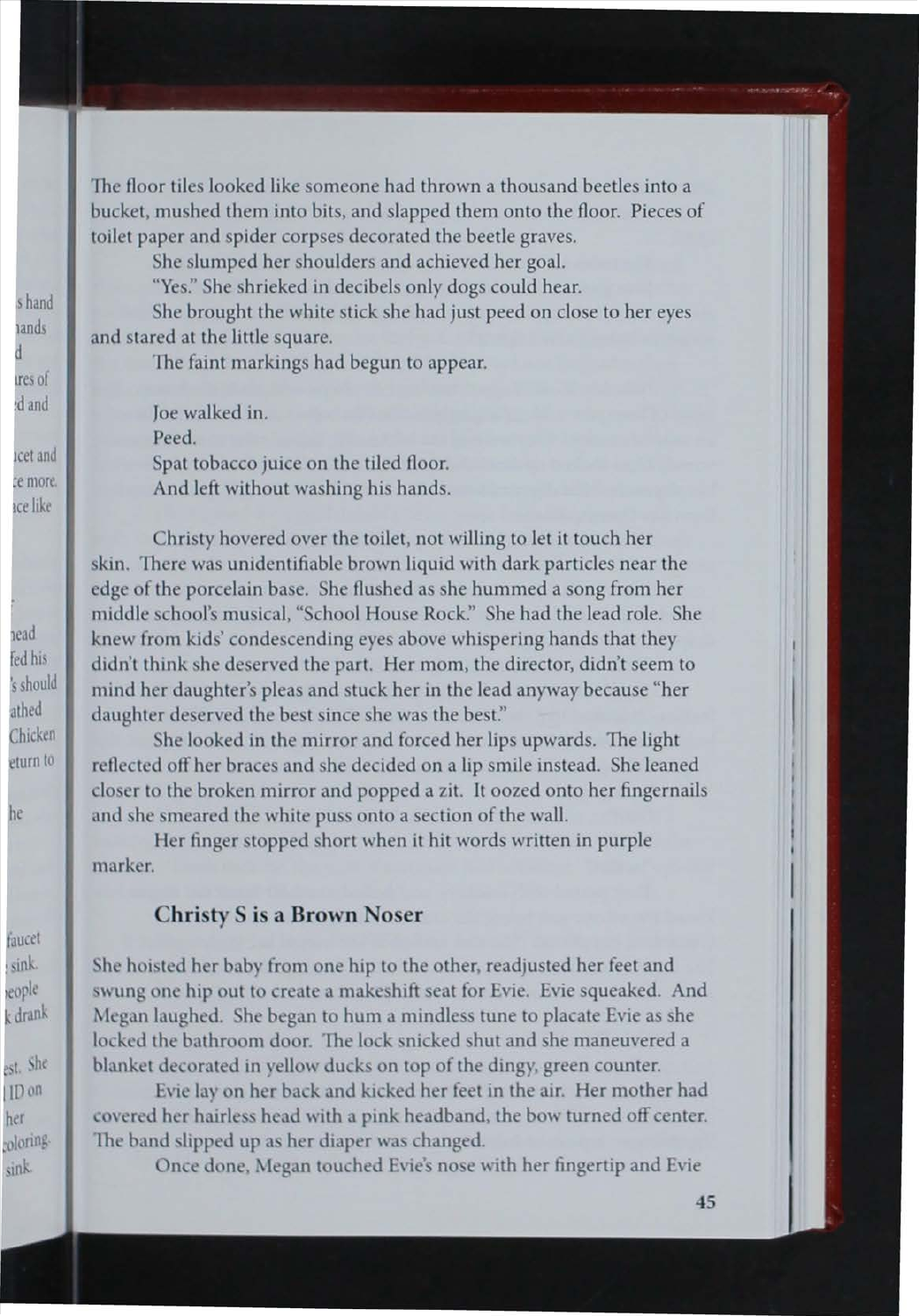cooed responses.

" Oooo ooo, are you trying to talk to me?" Megan cooed back to her child.

The toilet answered with a groan from the depths of its pipes.

Evie grinned a mouthful of gums and threw her limbs in the air. Her hand, plump with baby fat, knocked against the wall just below scribbles in bright, red lipstick.

"Oh. My. God." Regan shut her cell phone with a satisfied snap. The scent of hairspray and expensive products wafted around her frame like an aura of money. They were in the bathroom, the one the color of green vomit. Gina looked up from the toilet where she had forced lunch from her stomach. Half digested lettuce leaves ran down the side as she stood from her knees to flush.

"Did you notice I lost three pounds?" Gina's face plead for recognition.

"No stupid. I just found out the juiciest piece of gossip ever." Regan looked as if she had the most delicious drop of candy behind her heartshaped lips, even though bile still flavored it.

Gina's face puckered but then switched to interest.

They locked heads that had grown too large for their skeletal frames. It looked like their heads should loll about their shoulders from lack of neck strength and food.

Whispers came in fragments.

"-pregnant."  $^{\circ}$ No!" **"Ye** ."  $"$ -a slut."

They parted with snickers, and pulled out their lipsticks. Regan kissed the mirror just below the crack as she sent a mass text to the contacts in her phone. The sink rattled as she leaned her body against it. The imprint left from her lips matched other writings on the wall.

Gina wrote a new one encircled in a heart.

## GS+RF=BFFs

Richard set up camp on the counter that ran alongside the side of the bathroom. He heaved the broken mirror from its hanging and set it on the counter. A piece of hair fell down and he moothed it into the proper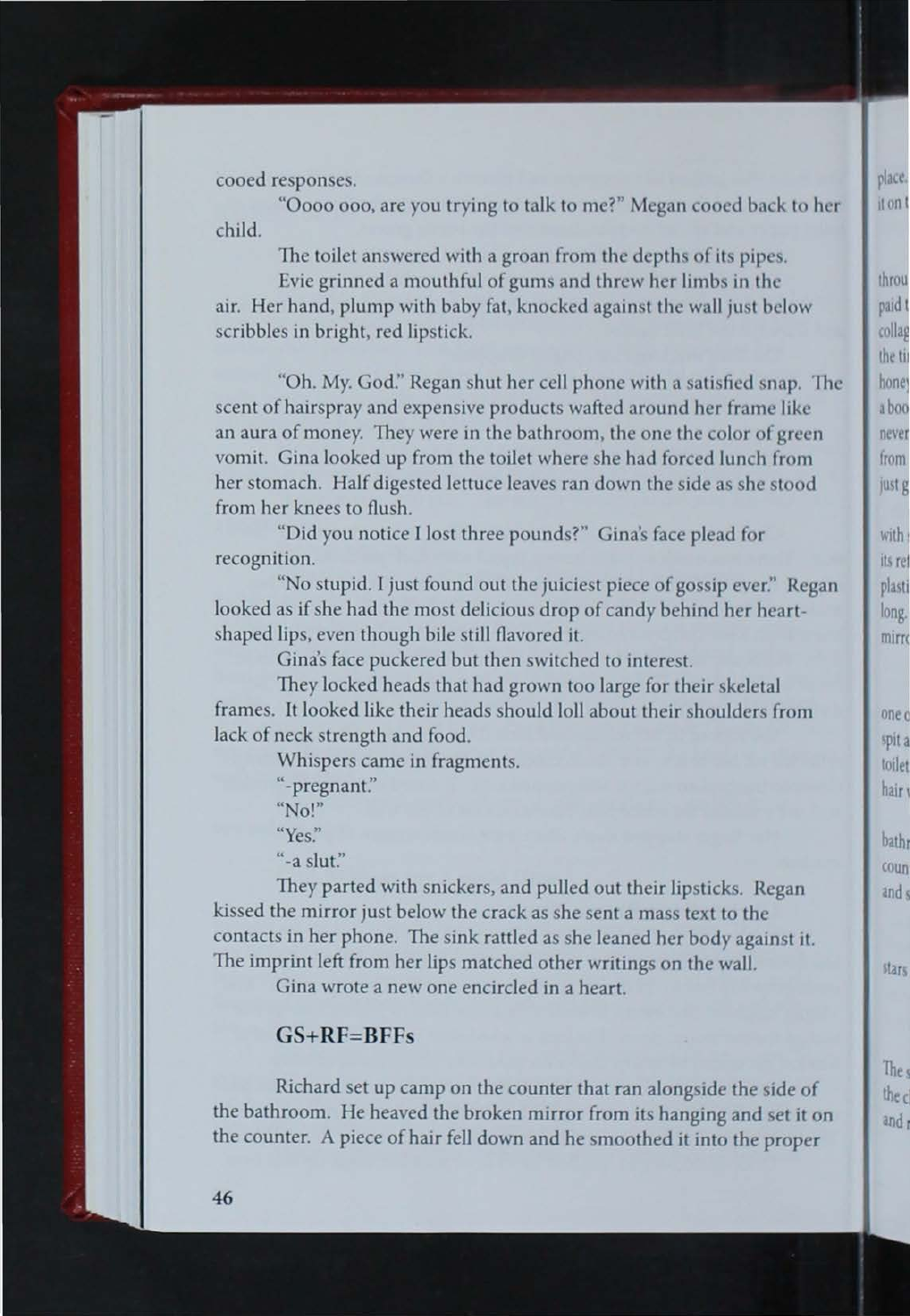place. He pulled a clear baggie out, brimming with white powder, and set it on top the mirror. He was careful to avoid the crack and lipstick kisses.

"Stupid whore." He yelled this at the wall.

The image of his ex-wife wrapped around another man radiated through his mind, the man's hand grabbing her dainty curves, curves he paid the surgeon to create. The man's mouth pressed against her plump collagen lips in a way she never let Richard do to her. Men dotted along the timeline of their marriage, men that had started not long after their honeymoon. But she was so clever, he never had a clue. She was always in a book club or PITA or coffee with a friend or girl's night. Her quick smile never said she was unhappy. She looked at him how she looked at him from the day they met when he was shy of his thirtieth birthday and she just graduating high school. He saw love, but after the truth, he saw pity.

He reached for a gold-inlaid pocket knife from his pressed suit with shaking hands and cut open the plastic. The powder spilled on top its reflection. From his Italian leather wallet, he selected one of his many plastic credit cards and began to arrange it in three rows about four inches long. He plugged one side of his nose with a finger and bent over the mirror.

Tina and Jose twisted in circles, trying doorknobs till they found one open. Their lips remained locked the entire time in a transfusion of spit and particles. The light switch revealed the greenish black tiles and toilet that sat in the corner. She wrapped her fingers in his shoulder length hair while he pulled her slim body closer.

They twirled round the glorified closet that dared to call itself a bathroom. Jose bumped into the sink and they were thrown towards the counter. Tina's back hit the mirror someone had left there. It tilted upward and slid to the floor. Glass exploded.

Jose and Tina burst apart.

The mirror lay in pieces. Silver had fallen on the floor to look like stars in a sickly colored sky.

Tina giggled. Jose grabbed her hand and pulled her from the room.

His pride drowned. He once again kneeled in front of the toilet. The strong scent of bleach and disinfectant stung his nostrils and he stuffed the cleaning brush into the throat of the toilet. The chicken suit laid to rest and replaced by the navy blue of a janitor's uniform.

He tried not to think about the liquid and chunks, one resembling